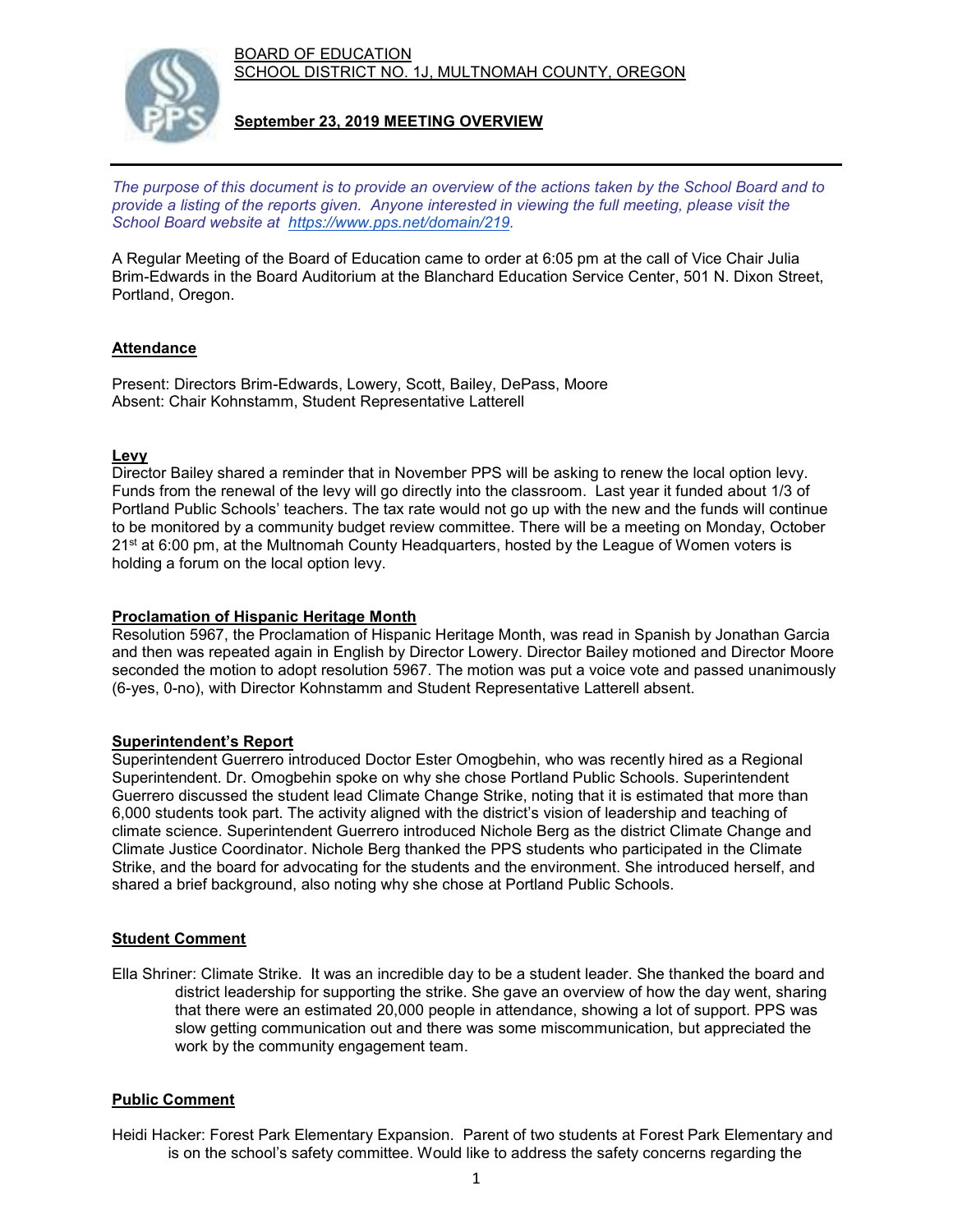#### September 23, 2019

portable. The first portable, which was meant to be a temporary solution, was donated to the school. The school now has five portables. Half of the student body is in a portable. The CO2 levels are too high and the teachers are needed to leave the windows open, regardless of the outside temperatures, in order to keep the CO 2 levels at a safe level.

- Cheri Bates: Forest Park Elementary Expansion. Parent and Safety Committee Member at Forest Park. Portables do not have bathrooms or running water, which is unhygienic and effect the options for classroom activities, they are not seismically stable, and safety is an additional concern during a lock out or lock down. They would like to see the portables removed and the building addition completed.
- Matt Marjanovic: FLO Analytic Status. Parent of two PPS students. He was co-creator for the soft neighborhood for school assignment, presented to the board in 2015. Does not expect the FLO analytic outcomes to be substantially different than those from the DBRAC era, since both processes are designed to preserve the status quo. Has questions about the FLO analytics project including: How much has the scheduled slipped? If new deadlines have been established, what are they and is the board okay with them? What is the delay related to? Will they be on time for the opening of Kellogg? Will FLO still provide all of the deliverables that are expected? Has the budget slipped, and what is the overall budget expectation?

### **Smarter Balanced Assessment (SBAC) Results**

Doctor Russ Brown discussed the correlation between Measure of Academic Progress testing (MAP) and Smarter Balanced Assessment (SBAC). MAP allows the district to measure student achievement and growth, which is similar to a growth chart that a child would receive after a checkup at the doctor. Student's MAP performance in the fall can predict the student success in the SBAC at the end of the year by about 85% accuracy. Based on a national scale, it is expected that 50% of students should be meeting benchmark levels. Portland Public Schools did not meet that national expectation from the 2018/19 SBAC results. There was an overall loss of proficiency from previous years in Portland Public Schools, as well across the state. Portland still outperformed for the state. There are still gaps in achievement between student groups.

It was clarified that the SBAC level of proficiency is not equal to grade level proficiency. SBAC standards are a socially constructed bars set to show that a student is on track to leave high school career and college ready, which is a much higher bar than just being grade level proficient.

It was discussed how the different testing and the test results could be clearly communicated to the community to help everyone understand a complicated system. Director Bailey suggested a series of three-minute videos in supported languages.

#### **Student Success Act Overview**

Deputy Superintendent Claire Hertz presented an overview of the Student Success Act (SSA) and how it relates to the Portland Public School Vision. Aurora Terry discussed the Continuous Improvement Process (CIP) and how it will result in an action plan. The District is currently working on the PPS Strategic Planning, a Student Account Plan and the Continuous Improvement Plan, with the future goal being to align all three of the required plans to be one larger plan that covers all of the required points in those three plans.

The application for funding will be prepared by the district, they will present the application to the board to be approved, and then the application is sent to the state for approval. The district will be required to submit a new request for the first time in three years and then every four years after that. A Strategic Planning process will voluntarily be done yearly by the district to continually look at how the monies could be best spent to support the students who need it.

The district is in the planning process of how the money will be divided, and it partly depends on how the Oregon Department of Education mandates how the funds can be used. The Oregon Department of Education is writing rules about the Student Success Act every day, so it is not clear what all of the parameters will be.